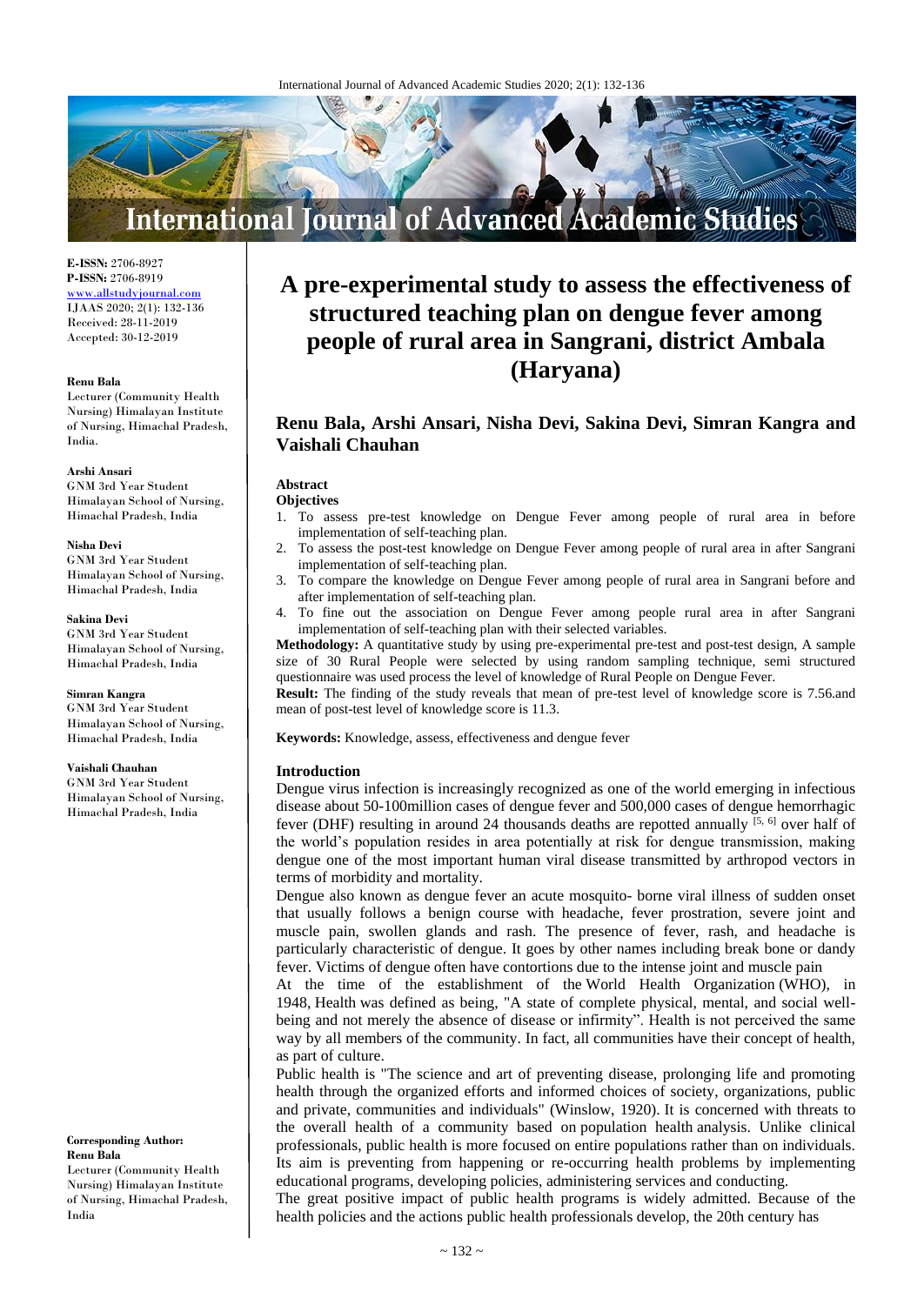registered a decrease of the mortality rates in infants and children and a constant increase in life expectancy. Health in a broad sense of the word does not merely mean the absence of disease or provision of diagnostic, curative and preventive services. The state of positive health implies the notion of "Perfect functioning" of the body and mind. Hence overall health is achieved through a combination of physical, mental, and social wellbeing, which, together is commonly referred to as the Health Triangle. Nowadays so many diseases are attacking the people. In that an important one is Dengue fever.

Dengue fever, commonly known as "break bone fever" for its classic symptoms of severe joint and muscle pain and high fever, once mostly occurred in tropical and subtropical zones. But during the last 20 years, dengue fever and its more severe form, dengue hemorrhagic fever (DHF), have been spreading worldwide. Factors contributing to the spread include increasing international travel, migration, urbanization, and perhaps even global warming, among others. Although most U.S. cases have occurred in travelers' returning from abroad, the risk of infection is increasing for people living along the U.S.–Mexico border and in other parts of the southern United States.

The first isolation of dengue virus was reported from India in 1964, Dengue virus serotype 3 in 1968. Ever since, intermittent reports of Dengue and its sequel have come from various parts of the country. These includes reports from Ludhiana, Delhi, Lucknow, Calcutta, Chennai, Mangalore, Assam, Nagaland and Vellore.

Dengue fever and DHF are caused by four serotypes of dengue viruses from the genus Flavivirus. As one review noted, "the clinical spectrum can vary from asymptomatic to more severe infections with bleeding and shock". The hemorrhagic form involves plasma leakage, as evidenced by elevated hematocrit levels, pleural effusion, and ascites; this can progress to severe hypovolemic shock and even death. The virus is transmitted by the bite of an infected female Aedes mosquito. The species most often implicated is Aedes aegypti (known as the yellow fever mosquito), a diurnally active mosquito that prefers feeding on humans. Infected mosquitoes suffer no pathogenic effects. The cycle of transmission begins when a mosquito feeds from a human whose blood contains dengue virus. The virus infects the epithelial cells of the mosquito's midgut, then "escapes" into the insect's body cavity and travels to the salivary gland. The disease is transmitted through the mosquito's saliva during subsequent biting. The risk of DHF appears

higher in patients who acquire a second dengue infection than in those experiencing a first, third, or fourth dengue infection. Because increasing global tourism and migration have disseminated the four serotypes worldwide, the risk of a second infection has also risen.

**Problem Statement** A pre-experimental study to assess the effectiveness of structured teaching Plan on Dengue fever among people of rural area in Sangrani, Ambala (Haryana).

#### **Objectives**

- 1. To assess pre-test knowledge on Dengue Fever among people of rural area in before implementation of selfteaching plan.
- 2. To assess the post-test knowledge on Dengue Fever among people of rural area in after Sangrani implementation of self-teaching plan.
- 3. To compare the knowledge on Dengue Fever among people of rural area in Sangrani before and after implementation of self-teaching plan.
- 4. To fine out the association on Dengue Fever among people rural area in after Sangrani implementation of self-teaching plan with their selected variables.

**Material and Methods:** A pre-experimental pre-test and post-test research design was used to conduct the study in Sangrani District Ambala (Haryana).A sample size of 30 rural people were selected by using random sampling technique. Permission was obtained from the research committee of Himalayan School of nursing Kala-amb, Ambala (Haryana).and Sarpanch of Village Sangrani. The informed consent was taken from rural people who were willing to participate in the study. Self-structured questionnaire was used to assess the level of knowledge rural people on Dengue Fever.

## **Tools of data collection**

The tool consists of 3 parts:

 Demographic data profile sheet: Demographic data profile sheet was used for assessment of demographic variables such as age, gender, religion, place, occupation, source of information.

Self-Structured Questionnaire: Self Structured Questionnaire was used to assess the knowledge on Dengue Fever among people of rural area.

| Sr. No. | Data analysis             | Method                                                                                  | <b>Objectives</b>                                                                                                                         |
|---------|---------------------------|-----------------------------------------------------------------------------------------|-------------------------------------------------------------------------------------------------------------------------------------------|
|         | Descriptive<br>statistics | Frequency and percentage<br>distribution, mean, mode, median<br>and standard deviation. | Distribution based on demographic variable to assess the level<br>of knowledge on Dengue Fever among people of rural area in<br>Sangrani. |
|         | Inferential statistics    | Chi-square test, one sample t-test.                                                     | To associate level of knowledge on Dengue Fever among<br>rural people with their selected demographic variables.                          |

Data Analysis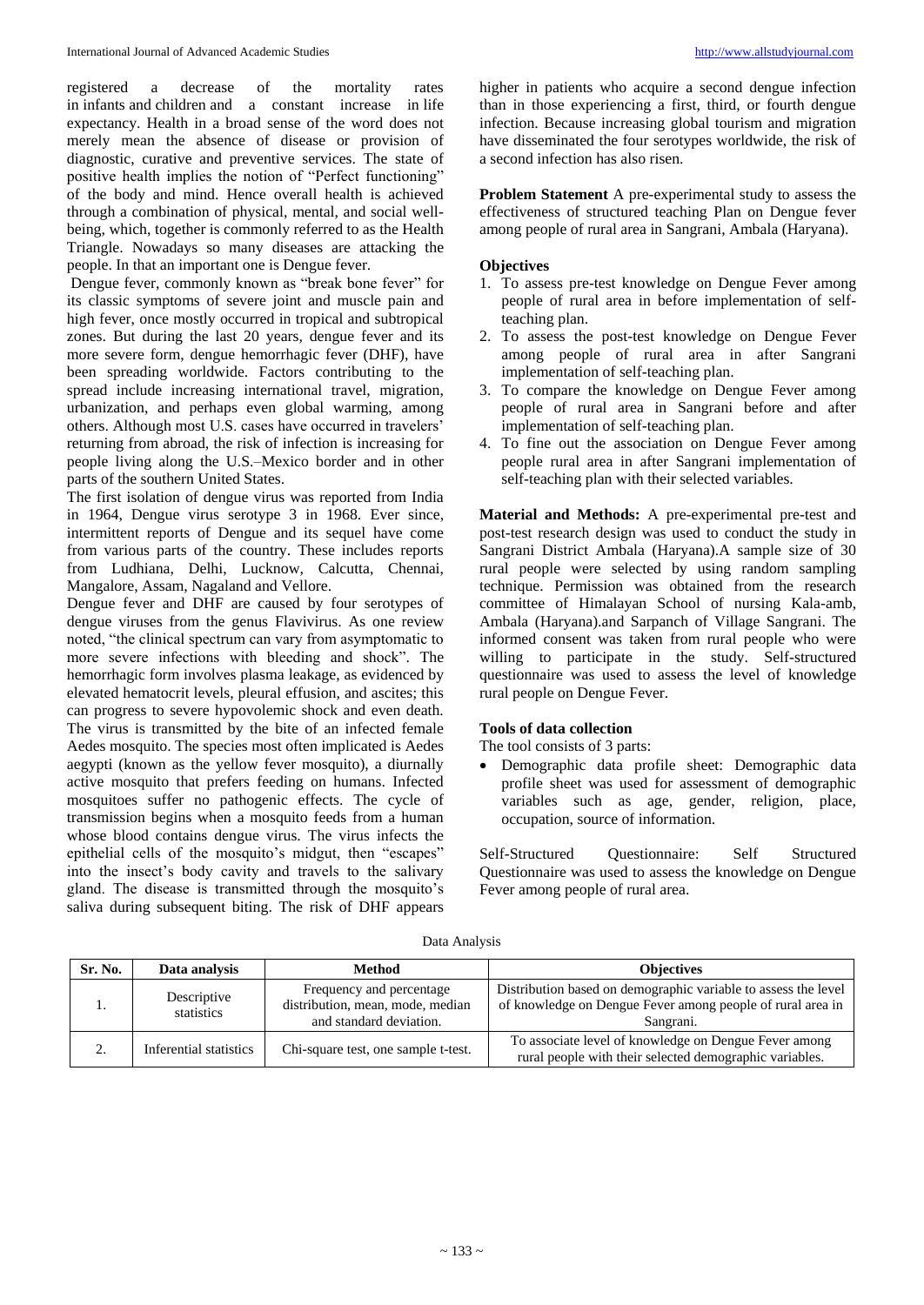#### **Result**

|  | <b>Table 1:</b> Frequency and percentage distribution of demographic characteristics of rural peoples. |
|--|--------------------------------------------------------------------------------------------------------|
|  |                                                                                                        |

| Sr. No.          | Selected demographic variables | <b>Frequency</b> (f) | Percentage (%) |
|------------------|--------------------------------|----------------------|----------------|
| 1.               | Age                            |                      |                |
| 1.1              | $25 - 35$                      | 5                    | 16.7%          |
| $\overline{1.2}$ | 36-45                          | 10                   | 33.3%          |
| 1.3              | 46-55                          | 4                    | 13.3%          |
| 1.4              | 56-65                          | $\overline{5}$       | 16.7%          |
| 1.5              | 66-75                          | $\overline{6}$       | 20%            |
|                  |                                | Total=30             | Total=100%     |
| $\overline{2}$ . | Gender                         |                      |                |
| 2.1              | Male                           | 11                   | 36.7%          |
| 2.2              | Female                         | 19                   | 63.3%          |
|                  |                                | Total=30             | Total=100%     |
| 3.               | Religion                       |                      |                |
| 3.1              | Hindu                          | $\boldsymbol{0}$     | 0%             |
| 3.2              | Muslim                         | $\overline{2}$       | 6.7%           |
| 3.3              | Christian                      | $\overline{0}$       | 0%             |
| $\overline{3.4}$ | Sikh                           | 28                   | 93.3%          |
|                  |                                | Total=30             | Total=100%     |
| $\overline{4}$ . | Place                          |                      |                |
| 4.1              | Rural                          | $\overline{30}$      | 100%           |
| 4.2              | Urban                          | $\Omega$             | 0%             |
|                  |                                | Total=30             | Total=100%     |
| 5.               | Occupation                     |                      |                |
| $\overline{5.1}$ | Farmer                         | 10                   | 33.3%          |
| 5.2              | Housewife                      | 12                   | 40%            |
| 5.3              | private job                    | 5                    | 16.7%          |
| 5.4              | Government job                 | $\overline{3}$       | 10%            |
|                  |                                | Total=30             | Total=100%     |
| 6.               | Source of information          |                      |                |
| 6.1              | Elders in family               | 10                   | 33.3%          |
| 6.2              | Friends                        | 5                    | 16.7%          |
| 6.3              | News paper                     | 5                    | 16.7%          |
| 6.4              | TV-Computer                    | 10                   | 33.3%          |
|                  |                                | Total=30             | Total=100%     |

#### **Table 1depicts that**

The frequency distribution of demographic variables of rural people according to age majority of the rural people 16.7% were in the age group of 25-35 years following by 33.3% were in age group of 36-45 years, 13.3% were in the age group of 46-55 years and 16.7% were in age group of 56- 65years and 20% were in age group of 66-75.

The frequency distribution of demographic variables of rural people according to gender majority of rural people i.e. 63.3% were females following by 36.7% were males.

The frequency distribution of demographic variables of rural people according to religion majority of rural people 0% were from Hindu following by 6.7%were from Muslim following by 93.3% were from Sikh following by 0% Christian.

The frequency distribution of demographic variable of rural people according to Place majority of the rural people 100% were from rural area following by 0% urban area.

The frequency distribution of demographic variables of rural people according to the Occupation majority of the rural people 33.3% were from Farmer following by 40% were from housewife and following by 16.7% were from private job following by 10% were from government job.

The frequency distribution of demographic variables of rural people according to the source of knowledge majority of the rural people 33.3% get information from elders in the family following by 16.7% through friends and 16.7% through newspaper and 33.3% from TV-computers.

**Table 2:** Mean, median, standard deviation and range was used to assess the knowledge on Dengue Fever among rural area people in Sangrani district Ambala (Haryana).

| Group        | <b>Mean</b>     |           | Difference of mean | <b>Standard Deviation</b> |           | Paired t-test and df |
|--------------|-----------------|-----------|--------------------|---------------------------|-----------|----------------------|
| Rural people | <b>Pre-test</b> | Post-test | 3.74               | <b>Pre-test</b>           | Post-test | .000 df=3            |
|              | 7.56            |           |                    | 38.3                      | 373.3     |                      |

Table 2 Data in the table no.2.1represents that mean posttest knowledge score  $x_2=11.3$  was apparently higher than the mean pre-test knowledge score  $x_1=7.56$  the difference

between the mean is 3.74 and SD in pre-test 38.3 in post-test 373.3 and the paired t-test value .000 i.e. Non -significant.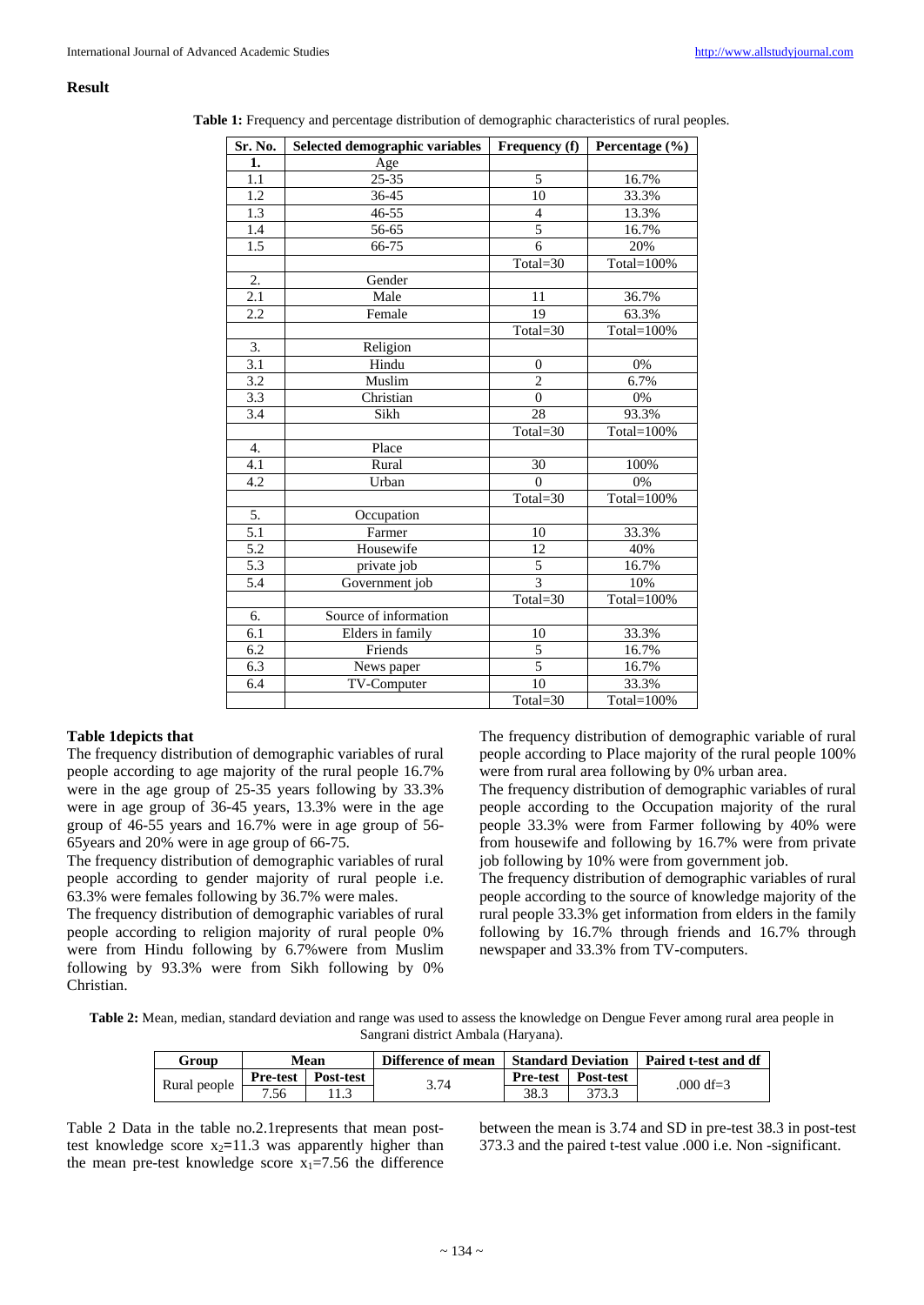**Table 3:** Frequency and percentage distribution of pre-test and post-test level of knowledge on Dengue Fever among rural area people in Sangrani district Ambala (Haryana). N=30

| Level of knowledge pre-test | Frequency | <b>Percentage</b> % | Mean | <b>Median</b> | <b>SD</b> | Range |
|-----------------------------|-----------|---------------------|------|---------------|-----------|-------|
| Poor $(0-5)$                |           | 16.66               |      |               | 38.3      |       |
| Average $(6-10)$            | 20        | 66.66               | 7.56 | 15.5          |           |       |
| Good (11-15)                |           | 16.66               |      |               |           |       |
| <b>Verv Good</b> (16-20)    |           |                     |      |               |           |       |

Table 3 The data presented in table no.3.1fullfil the objective 1 as out of 30 (100%) samples, majority 20(66.66%), had average knowledge, 5(16.66%) had good knowledge, 5(16.66%) had poor knowledge, no rural people had very good or good knowledge regarding Dengue Fever .

The mean, median, SD, and range also justify the knowledge of rural peoples.

#### **Post -test knowledge**:

| Table 4: Post -test knowledge: |  |  |  |  |  |
|--------------------------------|--|--|--|--|--|
|--------------------------------|--|--|--|--|--|

| Level of post-test knowledge | <b>Frequency</b> | Percentage % | <b>Mean</b> | <b>Median</b> | <b>SD</b> | Range |
|------------------------------|------------------|--------------|-------------|---------------|-----------|-------|
| Poor $(0-5)$                 |                  |              |             |               |           |       |
| Average $(6-10)$             |                  | 26.66        |             | 15.5          | 373.3     |       |
| Good $(11-15)$               | 22               | 61.33        | 11.3        |               |           |       |
| Very Good (16-20)            |                  |              |             |               |           |       |

Table 4 the data presented in the table no.3.2 fulfill the objective as out of 30(100%) samples, majority 22(61.33%) had good knowledge, 8(26.66%), had average knowledge, 0(0%) had very good knowledge, 0(0%) poor level of knowledge on Dengue Fever. The mean, median, SD and range also justify the knowledge of rural peoples.

**Table 5:** Chi square showing the Association of knowledge on Dengue Fever among rural area people in Sangrani district Ambala (Haryana). N=30

| Sr.<br>no.       | Selected demographic variables | Frequency (f)    | Percentage<br>$(\%)$ | Chi-square, df, p-value |
|------------------|--------------------------------|------------------|----------------------|-------------------------|
| 1.               | Age                            |                  |                      |                         |
| 1.1              | $25 - 35$                      | 5                | 16.7                 |                         |
| 1.2              | 36-45                          | 10               | 33.3                 | 8.000, 4, .091578.NS    |
| 1.3              | $46 - 55$                      | 4                | 13.3                 |                         |
| 1.4              | 56-65                          | 5                | 16.7                 |                         |
| 1.5              | 66-75                          | 6                | 20                   |                         |
| 2.               | <b>Gender</b>                  |                  |                      |                         |
| 2.1              | Male                           | 11               | 36.7                 | 2.000, 1, .157299.NS    |
| 2.2              | Female                         | 19               | 63.3                 |                         |
| 3.               | <b>Religion</b>                |                  |                      |                         |
| 3.1              | Hindu                          | $\boldsymbol{0}$ | $\mathbf{0}$         |                         |
| $\overline{3.2}$ | Muslim                         | $\overline{2}$   | 6.7                  | 5.000, 4, .287297.NS    |
| 3.3              | Christian                      | $\theta$         | $\Omega$             |                         |
| 3.4              | Sikh                           | 28               | 93.3                 |                         |
| 4.               | <b>Place</b>                   |                  |                      |                         |
| 4.1              | Rural                          | 30               | 100                  | 2.000, 1, .157299.NS    |
| 4.2              | Urban                          | $\Omega$         | $\mathbf{0}$         |                         |
| 5.               | Occupation                     |                  |                      |                         |
| 5.1              | Farmer                         | 10               | 33.3                 |                         |
| 5.2              | Housewife                      | 12               | 40                   | 8.000, 6, .238103.NS    |
| 5.3              | private job                    | 5                | 16.7                 |                         |
| 5.4              | Government job                 | $\overline{3}$   | 10                   |                         |
| 6.               | Source of information          |                  |                      |                         |
| 6.1              | Elders in family               | 10               | 33.3                 |                         |
| 6.2              | Friends                        | 5                | 16.7                 | 4.000, 2, .135335.NS    |
| 6.3              | News paper                     | 5                | 16.7                 |                         |
| 6.4              | TV-Computer                    | 10               | 33.3                 |                         |

(\*S) Significant  ${p≤0.05}$ , (NS) Non Significant  ${≥0.05}$ .

Table 5 shows that chi-square test for association between the post-test knowledge score with the selected demographic variables.

The data revealed that age (8.000), Gender (2.000), Religion (5.000), Place (2.000), occupation (8.000) and level of Source of information (4.000) were found statistically non significant because p value more than  $\{\geq 0.05\}$ .

#### **Conclusion**

The finding of the study had showed that in pre-test knowledge score majority of the rural peoples had average level of knowledge i.e. 66.66% followed by 16.66% had good level of knowledge and 16.66% had poor level of knowledge.

In post-test knowledge score majority of rural peoples had good level of knowledge i.e. 61.33% following by 26.66%